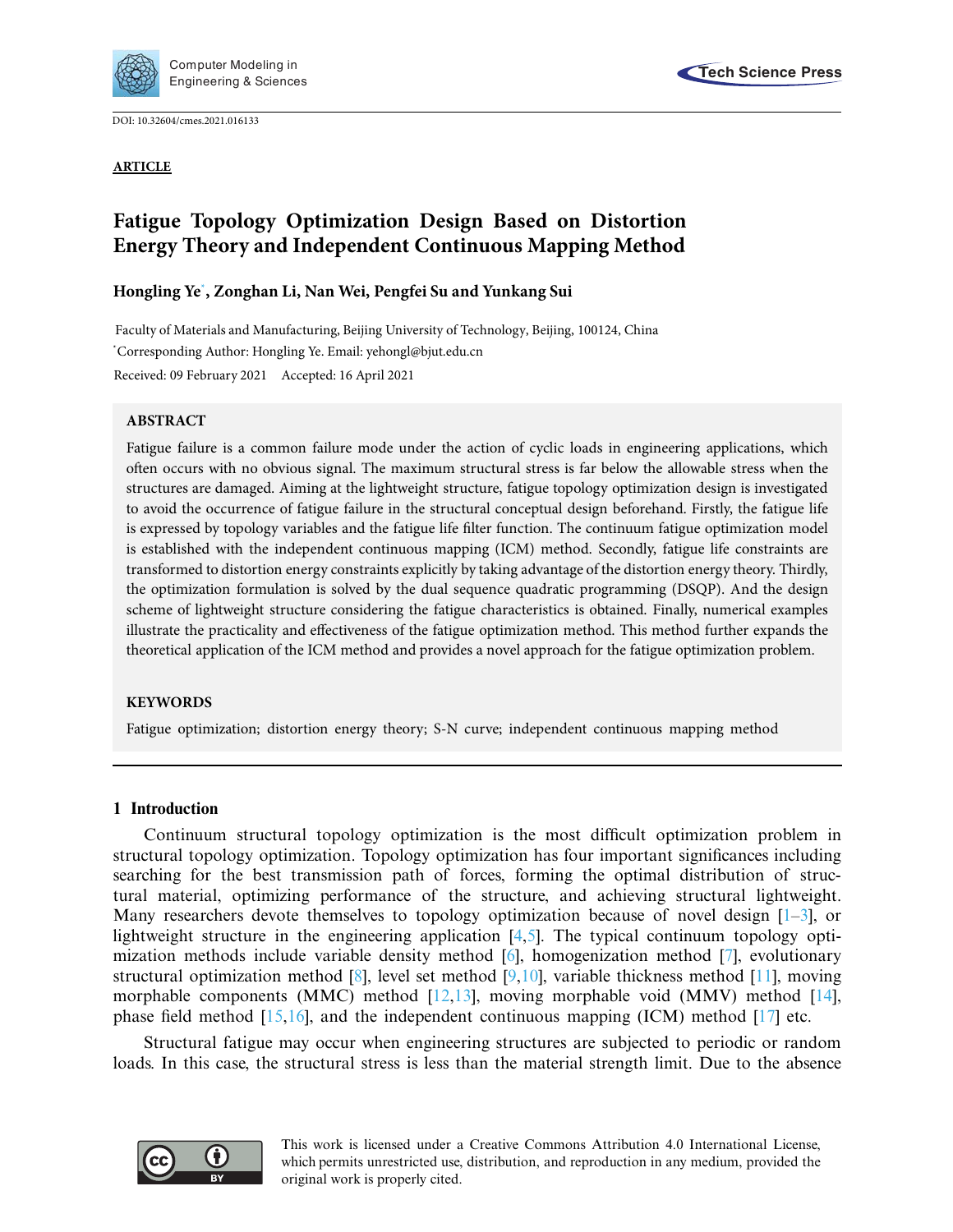of obvious signal and the uncertainty of the occurrence, the fatigue failure is a great safety hazard. To improve the anti-fatigue performance of the structure, it is important to design the engineering components with fatigue topology optimization. There have been some researches on fatigue topology optimization but in a few quantity. In the early researches, the crack initiation was used to indicate that the structural fatigue failure had occurred, and the fatigue life constraints were normally transformed to the stress constraints since it was convenient to calculate. For high cycle fatigue optimization, Mrzyglod et al. [\[18\]](#page-16-13) built a lightweight topology optimization model with fatigue life constraints. Fatigue life constraints were transferred to stress constraints with the Dang Von criterion. The equivalent stress was used to express fatigue failure based on ANSYS. In low cycle fatigue topology optimization, Desmorat et al. [\[19\]](#page-16-14) optimized a low cycle fatigue model with minimum volume as an objective. Relative energy density function and Lemaitre's law were used to transform fatigue life constraints to stress constraints. The fatigue failure was calculated by stress constraints with the cyclic elasto-plasticity law.

With the progress of the manufacturing industry, the service life of industrial products is increasing. More topology optimization problems are considered with high cycle fatigue life constraints [\[20](#page-16-15)[,21](#page-16-16)]. For the expression of structural failure, most researchers choose the accumulated damage criterion to describe the fatigue life constraints directly. Holmberg et al. [\[22\]](#page-16-17) and Oest et al. [\[23\]](#page-16-18) built the lightweight fatigue topology optimization model. They chose the same criterion, Palmgren-Miner's rule, to calculate the structural accumulated damage while the stress calculation methods were different. The former chose a fictitious load spectrum, the latter referred to a linear log-log S-N curve. Lee et al. [\[24\]](#page-16-19) transformed the load spectrum in frequency domain to the time domain. And a lightweight fatigue topology optimization model was established. The structural accumulated damage was expressed by equivalent stress with the S-N curve. The long-time span fatigue loads were simplified into equivalent stress by calculating power density function with Dirlik method, narrow solution, etc., Chen et al. [\[25\]](#page-17-0) developed a density filter SIMP method to optimize the component with the fatigue loading. The singularity issue is circumvented by the penalized stress. And the lightweight design is obtained with the constraint of the maximum fatigue damage.

The fatigue failure is a local phenomenon, which means the fatigue life of each unit should satisfy the fatigue life constraints. Some efficient methods were introduced to reduce computation, like the P-norm function  $[26]$  $[26]$ , the q-p relaxed approach  $[27]$  $[27]$ , and K-S function  $[28]$  $[28]$ , etc.

The ICM method is effective to solve the structural topology optimization problems, especially in static, frequency and buckling problems [\[17](#page-16-12)[,29](#page-17-4)[,30\]](#page-17-5). However, a few studies focus on fatigue topology optimization problems. Therefore, inspired by ICM method, the lightweight continuum topology optimization model with the fatigue life constraints is established in this paper. The distortion energy theory and the S-N curve are utilized to transform fatigue life constraints are into distortion energy constraints explicitly. And the DSQP method is utilized to reduce computation and solve the topology optimization model.

This paper consists of seven sections. In Section 2, three features in ICM method are demonstrated. In Section 3, the fatigue life filter function is introduced to establish fatigue topology optimization model, and the fatigue life constraints are explicitly transformed to distortion energy constraints. In Section 4, the process of solving strategies with the topology optimization model is represented. In Section 5, the program flow of the optimization algorithm is presented. In Section 6, three numerical examples are presented to demonstrate the validity of the fatigue optimization method. Finally, the conclusions are obtained.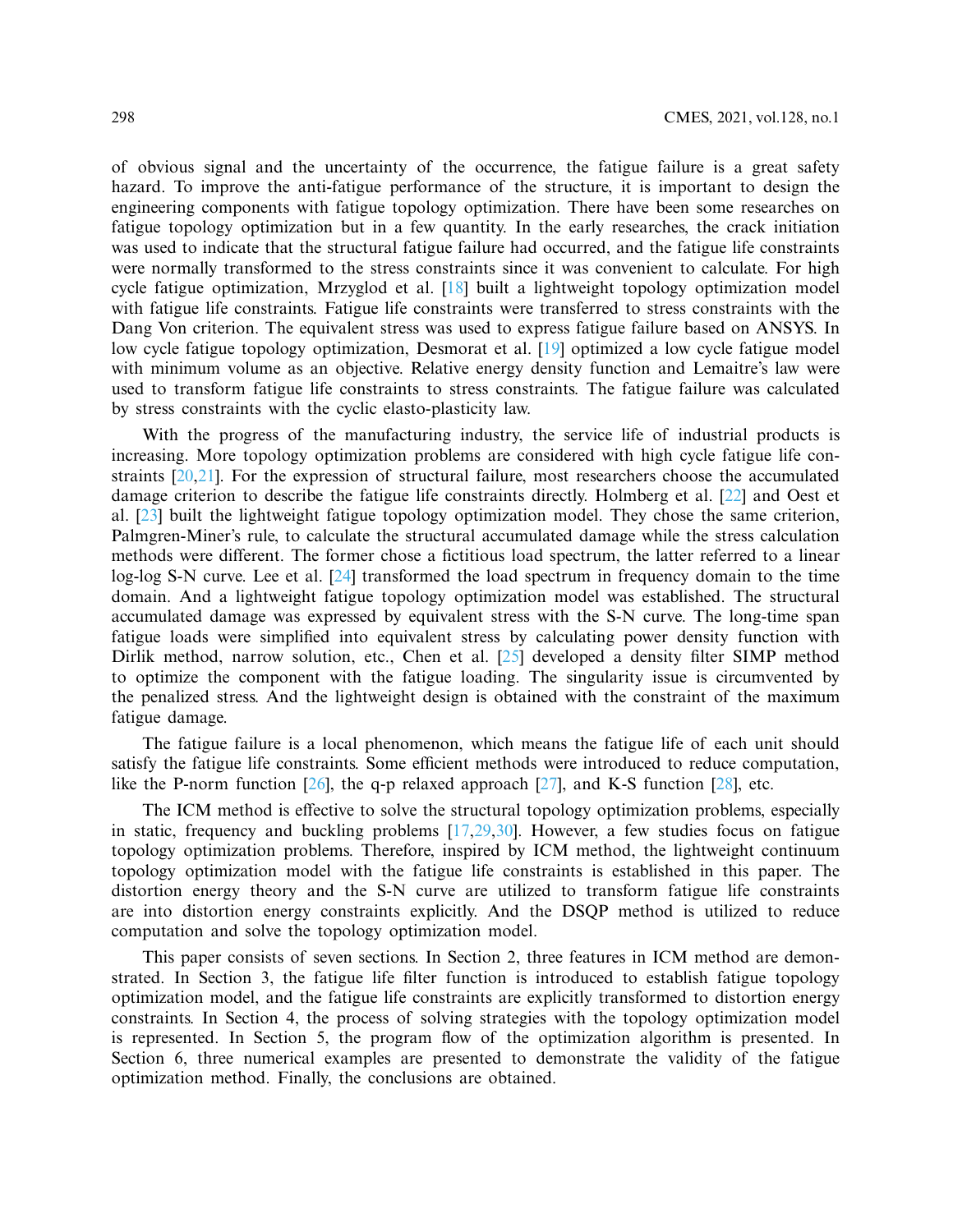#### **2 ICM Method**

ICM method, which is a continuous topology optimization design method proposed by Professor Sui in 1996 [\[17\]](#page-16-12), with three salient features consist of lightweight design, high computational efficiency, and the filter function.

Lightweight design is the consistent optimization goal of ICM method because of the high economic value in the aerospace industry, automobile industry, etc. This is of great significance for saving production cost, reducing use cost, improving product mechanical performance, etc.

The high computational efficiency is realized by two transformations of optimization model. First, the discrete optimization model is transformed into a continuous optimization model by introducing the independent continuous variable. In ICM method, the discrete variables that are 0/1 are converted to continuous variables that belong to [0,1] and inverse them back to discrete variables after optimization. Second continuous optimization model is transformed into the quadratic programming optimization model by introducing the DSQP method. The DSQP method is the combination of duality theory and the SQP algorithm. This method could transform the constraints into the objective and form a dual optimal model. Therefore, the amount of constraints is reduced, which leads to a reduction in computation.

The filter functions establish the relationship between topology variables and physic properties or geometric dimensions. The expressions of filter function will determine the establishment and solution of topology optimization. Further, it will have an impact on the performance of the optimized structure. It is the key point to establish the relationship between discrete variables and continuous variables. In mathematics concept, the filter function is the result of the continuous infinite approximation of  $x = 1, 0 \le y \le 1$  and  $y = 0, 0 \le x \le 1$ , and it is a monotone increasing function with differentiability in the interval (0,1].

The differences among the filter functions directly affect the computational efficiency and the optimization results. We usually use power functions,  $f(t_i) = t_i^{\alpha}$ ,  $\alpha \ge 1$ , as the form of filter functions. The *i* presents the current unit number and  $i = 1, \ldots, N$ , *N* is the number of units. In [Fig. 1,](#page-2-0) the *v* presents a kind of unit performance, the  $v_0$  presents the limitation of *v*.



<span id="page-2-1"></span><span id="page-2-0"></span>**Figure 1:** Filter function

Mass filter function  $f_W(t_i)$ , fatigue life filter function  $f_L(t_i)$ , stress filter function  $f_{\sigma}(t_i)$ , and the dynamic stiffness matrix filter function  $f_{k}(t_i)$  are introduced to identify the relationship between unit parameters and design variables.

$$
\overline{\sigma} = f_{\sigma}(t_i)\overline{\sigma}^0, \underline{L} = \frac{\underline{L}^0}{f_L(t_i)}, w_i = f_W(t_i)w_i^0
$$
\n(1)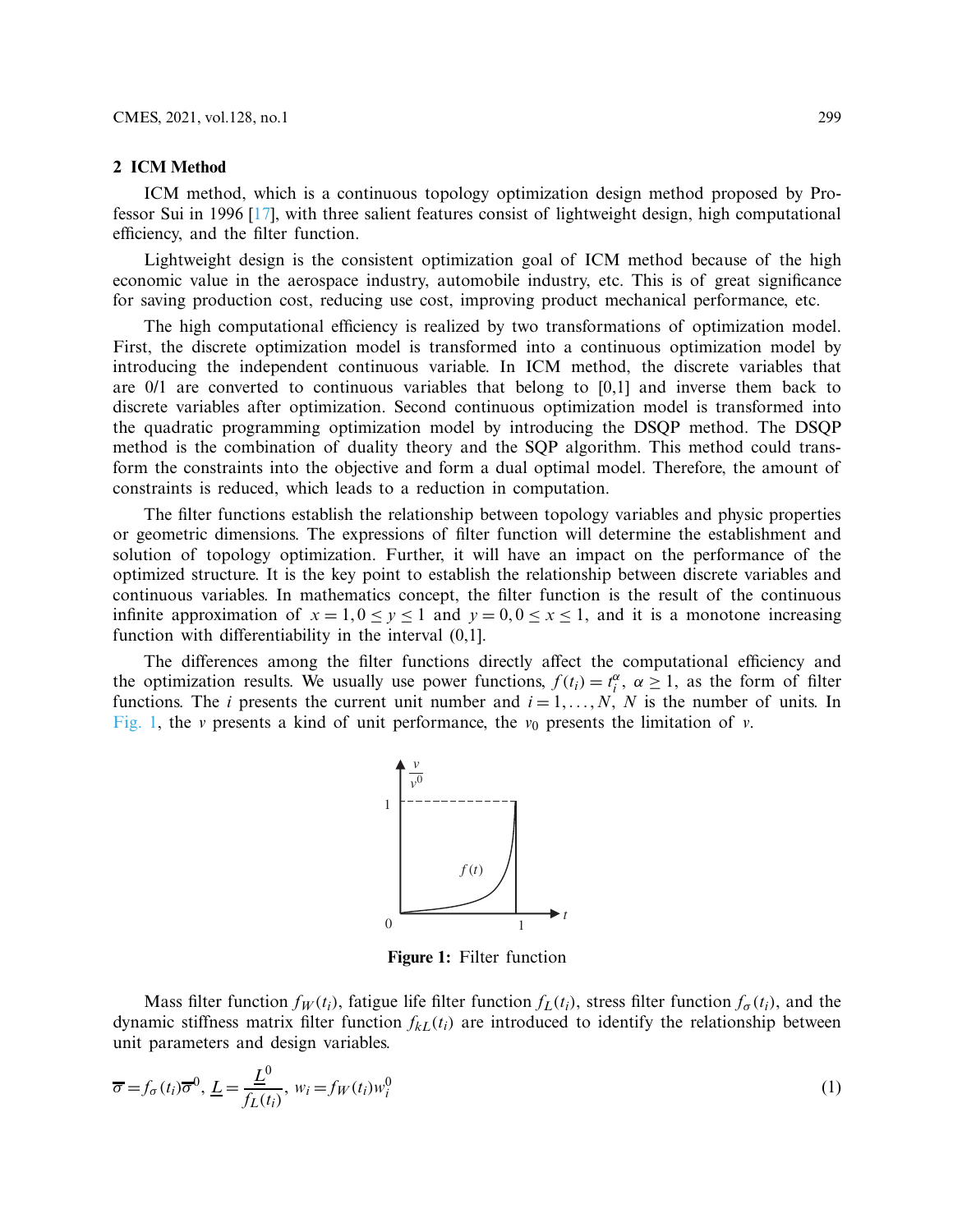$\overline{\sigma}$ , the "extend allowable stress" function, is expressed by the stress filter function, which is transformed from the 0/1 discrete state to the continuous state in the interval  $(0,1]$ .  $\overline{\sigma}^0$  is the allowable stress.  $f_{\sigma}(t_i) = t_i^{\alpha_{\sigma}}$  is the stress filter function,  $\alpha_{\sigma} = 3$ .  $\underline{L}^0$  is the allowable fatigue life. And  $\underline{L}$  is the extended allowable fatigue life, which is expressed in the same way with  $\overline{\sigma}$ .  $f_L(t_i) = t_i^{\alpha_L}$  is the fatigue life filter function,  $\alpha_L = 1$ .  $w_i$  is the unit mass,  $w_i^0$  is the inherent unit mass,  $f_W(t_i) = t_i^{\alpha_w}$  is the mass filter function,  $\alpha_w = 3$ .

#### **3 Mathematical Model**

#### *3.1 Fatigue Life Filter Function*

Fatigue failure exists widely in actual projects. When fatigue failure occurs, the structural component usually fails before alternating stress reaches the allowable value of structural stress. There is no obvious warning when an accident occurs. And it is difficult to prevent in advance, resulting in great losses. To improve the structural fatigue performance. The fatigue failure is considered in structural concept design.

The lightweight fatigue topology optimization model is presented.

$$
\begin{cases}\nFind & t \in E^N \\
make & W = \sum_{i=1}^N w_i \to \min \\
s.t. & L_i \ge \underline{L}_i \\
(0 < \underline{t}_i \le t_i \le 1 \ ; \ i = 1, \dots, N)\n\end{cases} \tag{2}
$$

*t* is the vector of topology variables, and  $t = \{t_1, t_2, \ldots, t_N\}$ . *W* is the structural mass.  $L_i$  is the unit fatigue life.  $L_i$  is the unit extended allowable fatigue life. Structure failure occurs when  $L_i \leq L_i$ , the structure remains stable when  $L_i \geq L_i$ .

In fatigue topology optimization, the unit fatigue life of the structure should be greater than the unit extended allowable fatigue life:

$$
L_i \geq \underline{L}_i \tag{3}
$$

<span id="page-3-1"></span><span id="page-3-0"></span>And [Eq. \(1\)](#page-2-1) has been substituted into [Eq. \(3\),](#page-3-0) [Eq. \(3\)](#page-3-0) can be written as follows:

$$
L_i \ge \frac{\underline{L}_i^0}{f_L(t_i)}\tag{4}
$$

Above all, the unit extends allowable fatigue life is identified by the filter function of the unit allowable fatigue life in the fatigue topology optimization. Then we get the lightweight fatigue topology optimization model as follows:

$$
\begin{cases}\nFind & t \in E^N \\
make & W = \sum_{i=1}^N f_w(t_i)w_i^0 \to \min \\
s.t. & L_i \ge \frac{L_i^0}{f_L(t_i)} \\
(0 < \underline{t_i} \le t_i \le 1 \ ; \ i = 1, \dots, N)\n\end{cases} \tag{5}
$$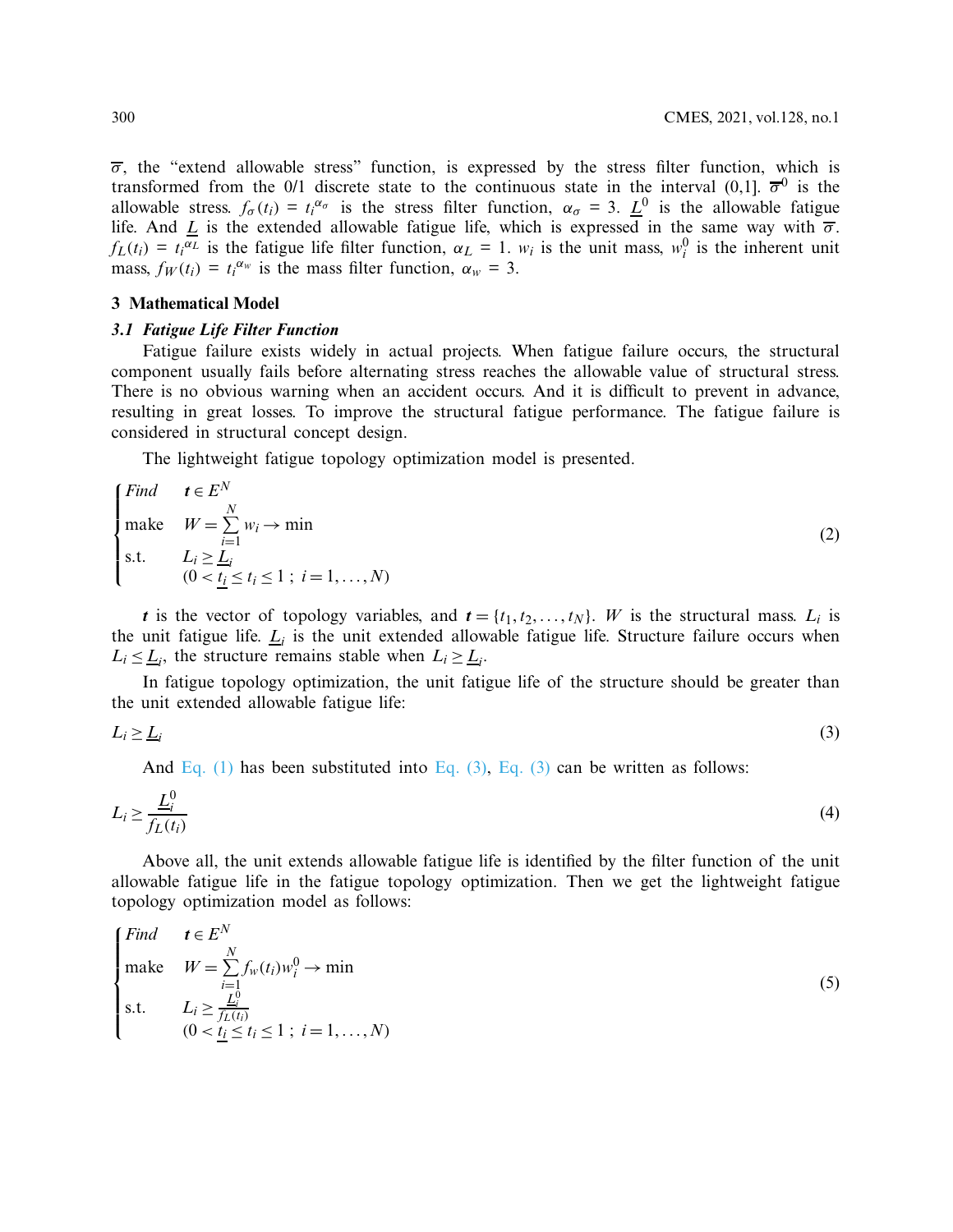#### *3.2 Transformation of Fatigue Life Constraints*

To establish the sign of fatigue failure, the structural damage accumulation theory is introduced to represent the structural damage. The fatigue damage can be linearly accumulated with the Miner rule and defined as follows:

$$
D = \sum D_j = \sum_{j=1}^k \frac{l_j}{L_j} \tag{6}
$$

 $L_i$  represents the fatigue life of the *j*-th stress level,  $l_i$  represents the actual cycle number for the *j*-th stress level.  $D_i$  is the structural damage of the *j*-th stress level. When *D* is equal to 1, the structure is damaged.

With the Miner rule, the sign of fatigue failure is obtained. The mathematical expression of structural failure is established. But in the physical phenomenon, the fact of fatigue failure is the release of structure energy. It is important to obtain the physical expression of structural failure. The relationship between fatigue life and distortion energy is presented by the S-N curve and distortion energy theory. First, the fatigue life is transformed to the structural peak stress with S-N curve. Then the structural peak stress is transformed to distortion energy by distortion energy theory.

### *3.2.1 Relationship between Fatigue Life and Structural Peak Stress*

The fatigue life is transferred to structural peak stress with S-N curve and structural damage accumulation theory. The form of the S-N curve is formulated by the power function and defined.

$$
\sigma_L{}^{\beta} \cdot L = C \tag{7}
$$

β and *C* are material constants, σ*<sup>L</sup>* is the structural peak stress subject to cyclic load. *L* is the fatigue life.

The S-N curve is used to make the fatigue topology optimization constraint explicitly. And the optimized model in Eq.  $(5)$  is transformed as:

<span id="page-4-1"></span>
$$
\begin{cases}\nFind & t \in E^N \\
make & W = \sum_{i=1}^N f_w(t_i) w_i^0 \to \min \\
s.t. & \sigma_{iL}^{\beta}(L_i) \le f_L(t_i) \sigma_{iL}^{\beta}(L_i^0) \\
(0 < t_i \le t_i \le 1; i = 1, ..., N)\n\end{cases} \tag{8}
$$

 $\sigma_{iL}(L_i)$  is the unit structural cyclic peak stress corresponding to fatigue life.  $\sigma_{iL}(\underline{L}_i^0)$  is the unit structural cyclic peak stress corresponding to allowable fatigue life.

*3.2.2 Relationship between Structural Peak Stress and Distortion Energy* The distortion energy theory is presented as follows:

<span id="page-4-0"></span>
$$
\sigma_i = \sqrt{[(\sigma_{i1} - \sigma_{i2})^2 + (\sigma_{i2} - \sigma_{i3})^2 + (\sigma_{i3} - \sigma_{i1})^2]/2}, e_i = \frac{(1 + \mu)\sigma_i^2 V_i}{3E}
$$
(9)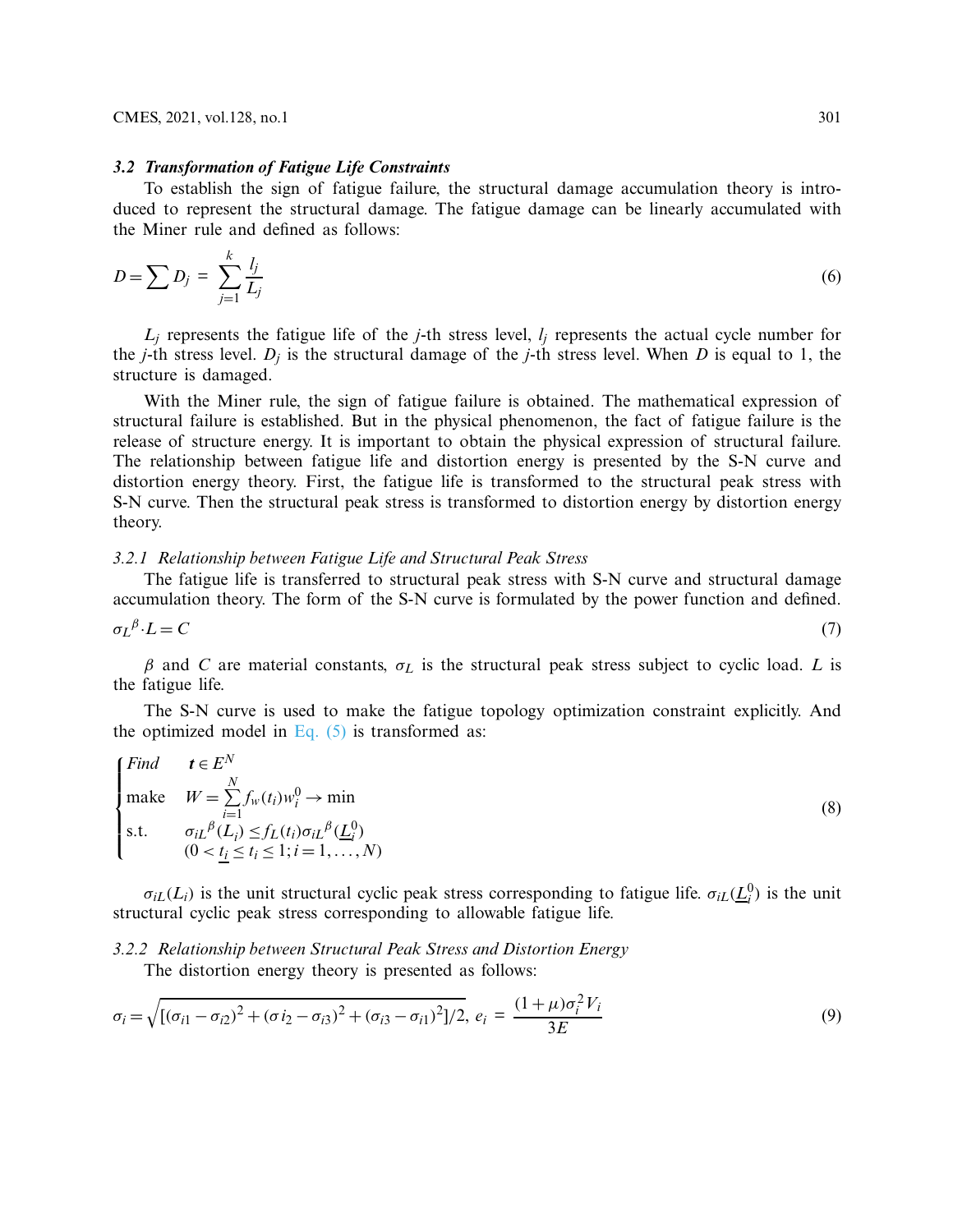$\sigma_i$  is the unit maximum element stress,  $\sigma_{i1}$ ,  $\sigma_{i2}$ ,  $\sigma_{i3}$  are the unit principal stress.  $V_i$  is the unit structure volume. *ei* is the unit structural strain energy. In distortion energy theory, the distortion energy is the main state variable of material yield, [Eq. \(9\)](#page-4-0) can be written as follows:

$$
e_i^f \le \frac{(1+\mu)\overline{\sigma}_i^2 V_i}{3E} \tag{10}
$$

In this inequation,  $e_i^f$  presents the unit distortion energy,  $\mu$  presents Poisson's ratio, *E* presents modulus of elasticity,  $\overline{\sigma}_i$  presents unit extend allowable stress.

<span id="page-5-0"></span>The unit distortion energy  $e_i^f$  is a part of the unit structural strain energy  $e_i$ , so [Eq. \(11\)](#page-5-0) is obtained.

$$
e_i^f \le e_i \tag{11}
$$

In order to keep the results safe, the unit structural strain energy is the substitute for the unit distortion energy.

$$
e_i \le \frac{(1+\mu)\overline{\sigma}_i^2 V_i}{3E} \tag{12}
$$

The cyclic load in fatigue topology optimization is dynamic. The unit structural strain energy *e<sub>i</sub>* is replaced by the unit dynamic strain energy  $e_{Li}$ . The coefficient  $\zeta$  is introduced to express the relationship between dynamic strain energy and structural strain energy. The dynamic strain energy is expressed as:

$$
e_{Li} = \xi e_i, \ e_{Li} \le \overline{e}_{Li} \tag{13}
$$

 $\overline{e}_{Li}$  is the unit allowable dynamic strain energy corresponding to the structural peak stress.

Based on the relation between the unit structural strain energy *ei* and the unit dynamic strain energy  $e_{Li}$ , the expression of distortion energy constraints is obtained.

$$
e_{Li} \le \frac{\xi (1 + \mu) \overline{\sigma}_i^2 V_i}{3E} \tag{14}
$$

<span id="page-5-2"></span>Then the dynamic stiffness matrix filter function is introduced as follows:

$$
\boldsymbol{k}_{Li} = f_{kL}(t_i) \boldsymbol{k}_{Li}^0 \tag{15}
$$

 $k_{Li}$  is the unit dynamic stiffness matrix,  $k_{Li}^0$  is the unit inherent dynamic stiffness matrix.  $f_{kL}(t_i) = \frac{t_i^{\alpha_k}}{\xi}$  is the fatigue life filter function,  $\alpha_k = 3$ . With  $u_i = k_i^{-1}F_i$ , where  $u_i$  and  $F_i$  represent the unit displacement vector and the unit nodal force vector respectively, we can get:

$$
e_{Li} = \xi e_i = \xi \cdot \frac{1}{2} \mathbf{u}_i^{\mathrm{T}} k_i \mathbf{u}_i = \xi \cdot \frac{\mathbf{F}_i^{\mathrm{T}} (k_i)^{-1} \mathbf{F}_i}{2} = \frac{\mathbf{F}_i^{\mathrm{T}} \mathbf{F}_i}{2} (\frac{k_i}{\xi})^{-1}
$$
(16)

<span id="page-5-1"></span>*k<sub>i</sub>* is the unit stiffness matrix. We define  $k_{Li} = \frac{k_i}{\xi}$ , and the [Eq. \(16\)](#page-5-1) can be written as follows:

$$
e_{Li} = \frac{F_i^{\mathrm{T}} (k_{Li})^{-1} F_i}{2} \tag{17}
$$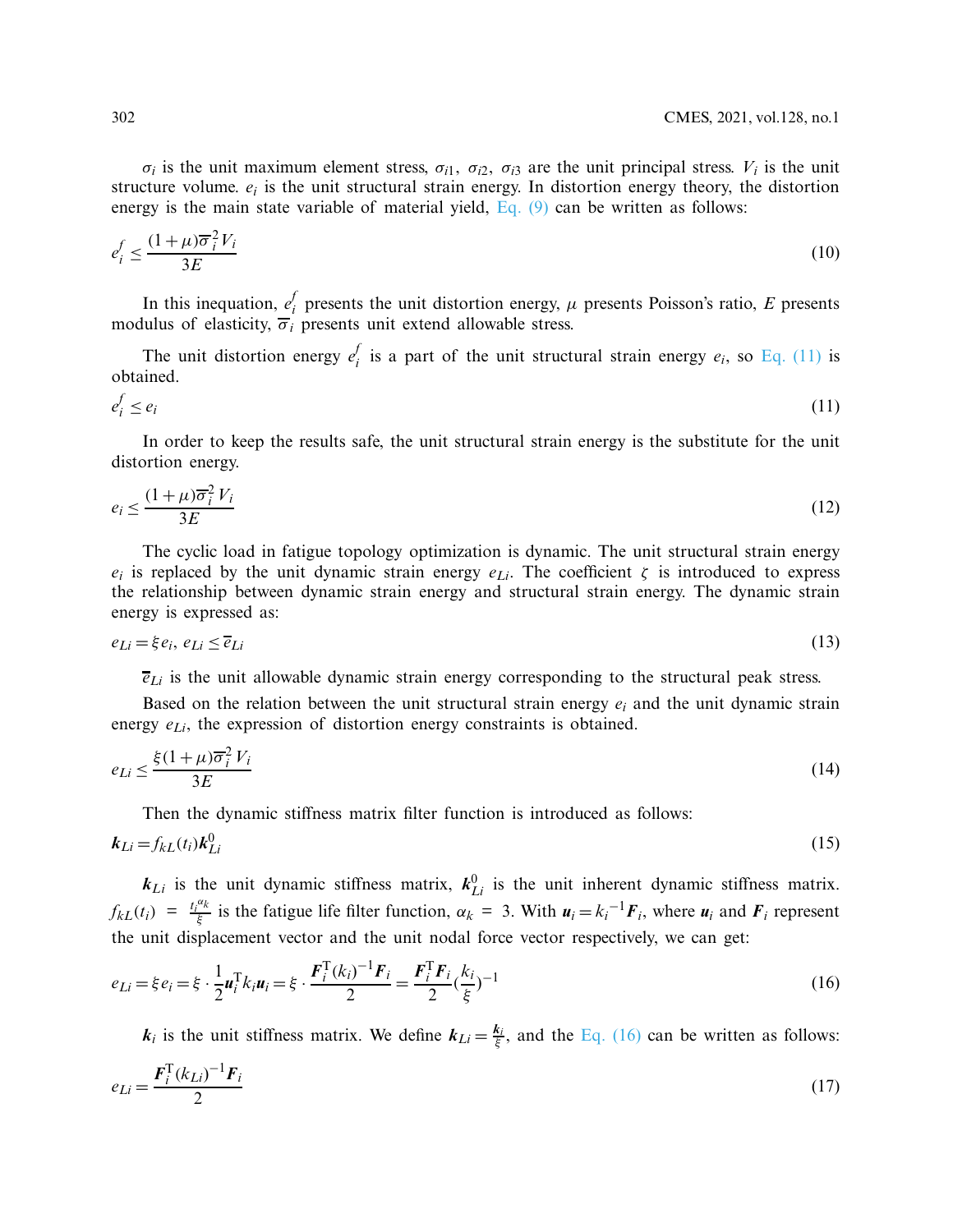<span id="page-6-0"></span> $t^v$  are the topology variables for the *v*-th iteration to be, therefore, [Eq. \(18\)](#page-6-0) is obtained from [Eq. \(15\).](#page-5-2)

$$
\mathbf{k}_{Li}^{\nu} = f_{kL}(t_i^{(\nu)}) \mathbf{k}_{Li}^0 \tag{18}
$$

Eq.  $(15)$  is substituted into Eq.  $(18)$ , we have

$$
k_{Li} = \frac{f_{kL}(t_i)}{f_{kL}(t_i^{(v)})} k_{Li}^v
$$
 (19)

<span id="page-6-3"></span>And then, we can get:

$$
e_{Li} = \frac{f_{kL}(t_i^{(v)}) \mathbf{F}_i^{\mathrm{T}}(k_{Li})^{-1} \mathbf{F}_i}{2f_{kL}(t_i)}
$$
(20)

The hypothesis of static determination is introduced. The internal forces  $F_i$  remain unchanged, which means  $\mathbf{F}_i = \mathbf{F}_i^{(v)}$ . Then we get the implicit expression of dynamic strain energy.

$$
e_{Li} = \frac{f_{kL}(t_i^{(v)})}{f_{kL}(t_i)} e_{Li}^{(v)}
$$
(21)

To obtain the explicit expression of the unit dynamic strain energy, the stress constraints in [Eq. \(8\)](#page-4-1) are deformed.

When fatigue failure occurs, the unit structural peak stress is smaller than the unit allowable structure stress, that is:

$$
\sigma_{iL}(\underline{L}_i^0) < \overline{\sigma}_i \tag{22}
$$

<span id="page-6-1"></span>Based on the distortion energy theory, we transform Eq.  $(22)$ , and get:

$$
\frac{(1+\mu)\sigma_{iL}^2(\underline{L}_i^0)V_i}{3E} < \frac{(1+\mu)\overline{\sigma}_i^2 V_i}{3E} \tag{23}
$$

The constraint in [Eq. \(8\)](#page-4-1) can be written as:

$$
\frac{(1+\mu)\sigma_{iL}^2(L_i)V_i}{3E} < f_L^{2\beta^{-1}}(t_i) \cdot \frac{(1+\mu)\sigma_{iL}^2(L_i^0)V_i}{3E} \tag{24}
$$

The unit structure distortion energy corresponding to  $\sigma_{iL}(\underline{L}_i^0)$  is smaller than the unit allowable dynamic strain energy. In this condition, the unit allowable dynamic strain energy is used to replace the unit distortion energy.

$$
\frac{(1+\mu)\sigma_{iL}^2(\underline{L}_i^0)V_i}{3E} < f_L^{2\beta^{-1}}(t_i) \cdot \overline{e}_{Li} \tag{25}
$$

<span id="page-6-4"></span><span id="page-6-2"></span>Both sides of Eq.  $(25)$  are summed with the number of units *i*, respectively.

$$
\sum_{i=1}^{n} e_{Li} \le \sum_{i=1}^{n} \overline{e}_{Li} \cdot f_L^{2\beta^{-1}}(t_i)
$$
 (26)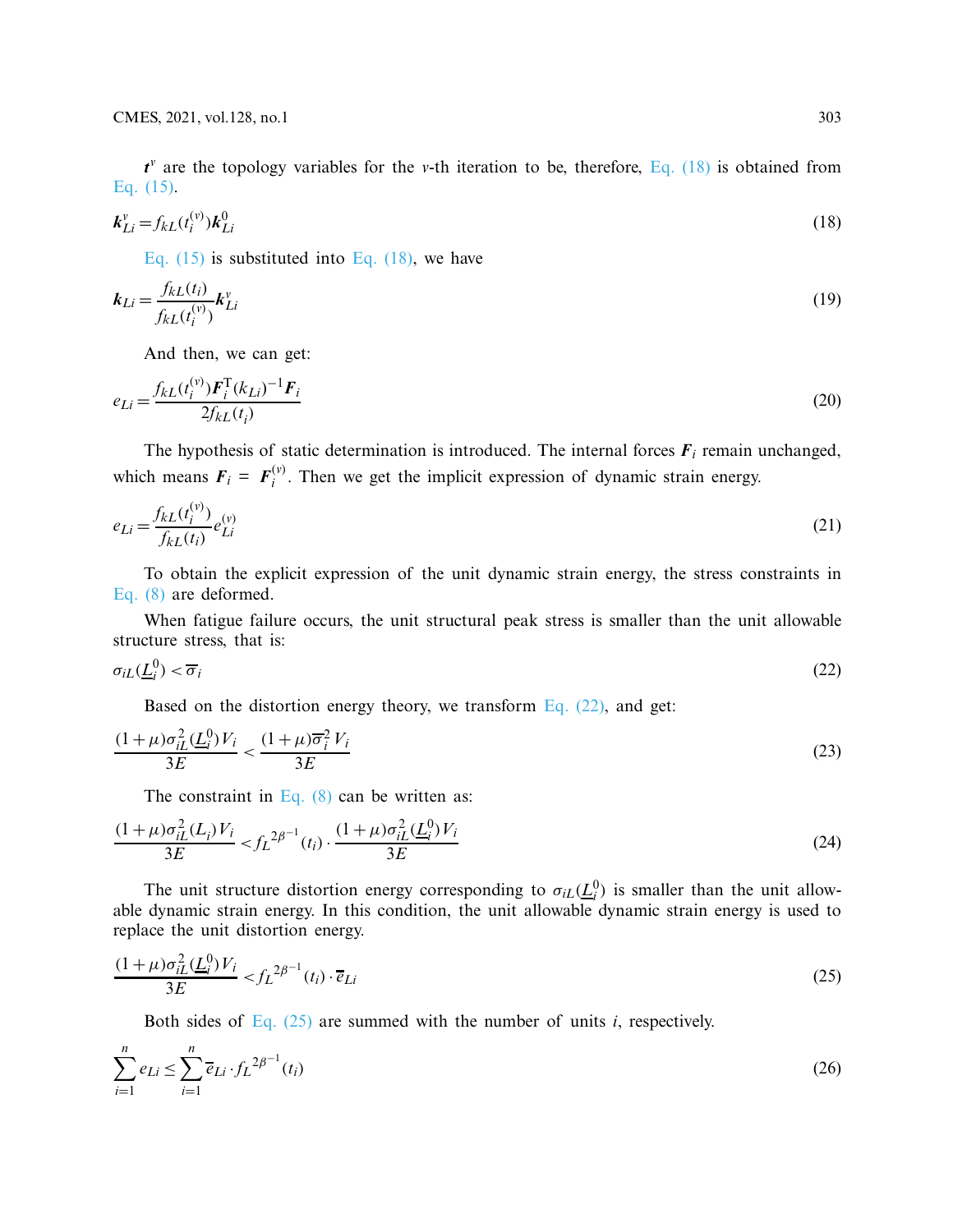<span id="page-7-0"></span>Eq.  $(21)$  is substituted into Eq.  $(26)$ , and we can get:

$$
\sum_{i=1}^{n} \frac{f_{kL}(t_i^{(v)}) \cdot t e_{Li}^{(v)}}{f_{kL}(t_i) \cdot f_L^{2\beta^{-1}}(t_i)} \le \overline{e}_{Li}
$$
\n(27)

The filter functions  $f_w(t_i) = t_i^{\alpha_w}$ ,  $f_k(t_i) = t_i^{\alpha_k}$ , and  $f_{kL}(t_i) = \frac{t_i^{\alpha_k}}{\xi}$ ,  $f_L(t_i) = t_i^{\alpha_L}$  are introduced, and [Eq. \(27\)](#page-7-0) can be written as:

$$
\sum_{i=1}^{n} \frac{\xi f_{kL}(t_i^{(v)}) \cdot e_{Li}^{(v)}}{t_i^{2\alpha_L \beta^{-1} + \alpha_k}} \le \overline{e}_{Li}
$$
\n
$$
(28)
$$

<span id="page-7-3"></span>For the convenience of proof, we set:

$$
x_i = \frac{1}{t_i^{2\alpha_L \beta^{-1} + \alpha_k}}\tag{29}
$$

<span id="page-7-1"></span>The constraints can be explicitly expressed as Eq.  $(30)$ :

$$
\sum_{i=1}^{n} B_i \cdot x_i \le \overline{e}_{Li}
$$
\n(30)

where  $B_i = \xi f_k(t_i^{(v)}) \cdot e_{Li}^{(v)}$ . At this time, all the fatigue life constraints have been transformed into dynamic strain energy constraints.

#### **4 Solution**

#### *4.1 Standardization of the Objective*

The second-order Taylor expansion is introduced to standardize the objective. According to the topology optimization formulation, the objective is shown as Eq.  $(31)$ :

$$
W = \sum_{i=1}^{N} f_w(t_i) w_i^0 \to \min
$$
 (31)

<span id="page-7-4"></span><span id="page-7-2"></span>Eq.  $(29)$  is substituted into Eq.  $(32)$ , we can obtain:

$$
f_w(t_i) = t_i^{\alpha_k} = x_i^{-\frac{\alpha_k}{2\alpha_L \beta^{-1} + \alpha_k}}
$$
\n
$$
(32)
$$

Then we set  $A = -\frac{\alpha_k}{2\alpha_L \beta^{-1} + \alpha_k}$ , the objective function can be expressed as:

$$
W = \sum_{i=1}^{N} f_w(t_i) w_i^0 = x_i^A \cdot w_i^0
$$
\n(33)

The objective is expanded by quadratic Taylor:

$$
\frac{\partial W}{\partial x_i} = A x_i^{A-1} \tag{34}
$$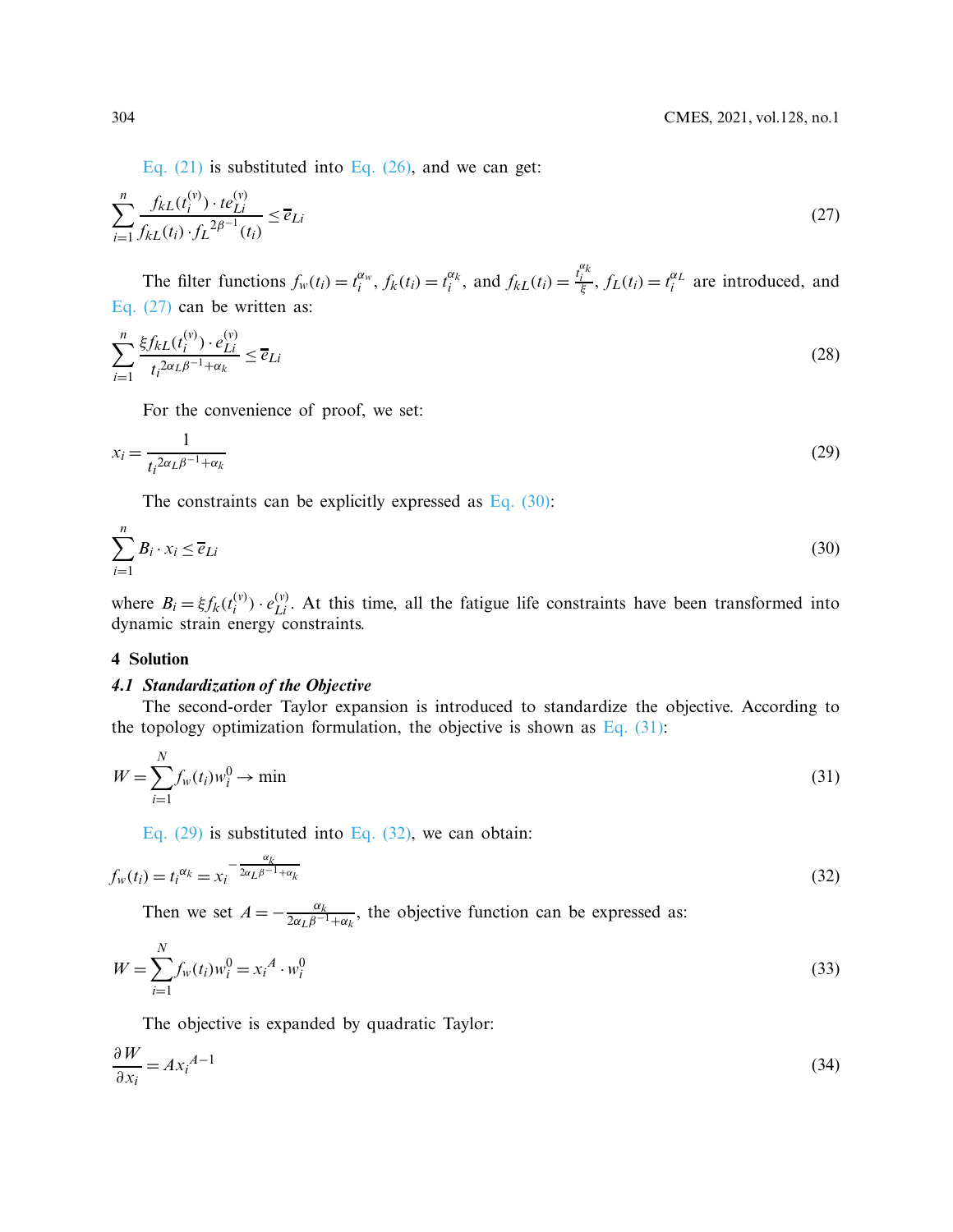$$
\frac{\partial^2 W}{\partial x_i^2} = A(A-1)x_i^{A-2}
$$
\n(35)

$$
W(\mathbf{x}) = W(\mathbf{x}^{0}) + \sum_{i=1}^{N} \frac{\partial W}{\partial x_{i}} \Big|_{x_{i}^{0}} \cdot (x_{i} - x_{i}^{0}) + \frac{1}{2} \sum_{i=1}^{N} \frac{\partial^{2} W}{\partial x_{i}^{2}} \Big|_{x_{i}^{0}} \cdot (x_{i} - x_{i}^{0})^{2}
$$
  
\n
$$
= \sum_{i=1}^{N} (\mathbf{x}^{0})^{A} \cdot w_{i}^{0} + \sum_{i=1}^{N} A(x_{i}^{0})^{A-1} \cdot x_{i} \cdot w_{i}^{0} - \sum_{i=1}^{N} A(x_{i}^{0})^{A} \cdot w_{i}^{0}
$$
  
\n
$$
+ \frac{1}{2} \sum_{i=1}^{N} A(A-1)(x_{i}^{0})^{A} \cdot w_{i}^{0} + \frac{1}{2} \sum_{i=1}^{N} A(A-1)(x_{i}^{0})^{A-2} \cdot x_{i}^{2} \cdot w_{i}^{0} - \frac{1}{2} \sum_{i=1}^{N} A(A-1)(x_{i}^{0})^{A-1} \cdot x_{i} \cdot w_{i}^{0}
$$
  
\n(36)

The constant terms can be ignored, so the *W* can be written as follows:

$$
W = \sum_{i=1}^{N} A(x_i^0)^{A-1} \cdot x_i + \frac{1}{2} \sum_{i=1}^{N} A(A-1)(x_i^0)^{A-2} \cdot x_i^2 - \frac{1}{2} \sum_{i=1}^{N} A(A-1)(x_i^0)^{A-1} \cdot x_i
$$
  
=  $\sum_{i=1}^{N} A(A+1)(x_i^0)^{A-1} \cdot w_i^0 \cdot x_i + \frac{1}{2} \sum_{i=1}^{N} A(A-1)(x_i^0)^{A-2} \cdot w_i^0 \cdot x_i^2$  (37)

Therefore, a standard sequential quadratic programming model can be obtained:

Find 
$$
\mathbf{x} = (x_1, \dots, x_N)^T
$$
  
\nmake  $W = b_i x_i^2 + a_i x_i \rightarrow \min$   
\ns.t.  $\sum_{i=1}^n B_i \cdot x_i \le \overline{e}_{Li}$   
\n $(1 \le x_i \le \overline{x}_i; i = 1, ..., N)$   
\nwhere  $a_i = \sum_{i=1}^N A(A+1) (x_i^0)^{A-1} \cdot w_i^0$ ,  $b_i = \frac{1}{2} \sum_{i=1}^N A(A-1) (x_i^0)^{A-2} \cdot w_i^0$ ,  $A = -\frac{\alpha_k}{2\alpha_L \beta^{-1} + \alpha_k}$ ,  $B_i = \xi f_k(t_i^{(v)})$ .

$$
e_{Li}^{(v)}.
$$

# *4.2 Solution of the Optimization Model*

The number of design variables is larger than constraints in fatigue topology optimization. According to dual theory, the above topology optimization formulation programming is transformed into dual programming, as shown in [Eq. \(39\):](#page-8-0)

<span id="page-8-0"></span>Find 
$$
\lambda \in E
$$
  
\nmake  $\Phi(\lambda) \to \max$   
\ns.t.  $\lambda_i \ge 0$   
\n $(i = 1, ..., N)$   
\nwhere  $L(\mathbf{x}, \lambda) = \sum_{i=1}^{N} (b_i x_i^2 + a_i x_i) + \lambda (\sum_{i=1}^{N} B_i x_i - \overline{e}), \ \Phi(\lambda) = \min_{1 \le x_i \le \overline{x_i}} (L(\mathbf{x}, \lambda)), \ \lambda \text{ is Lagrange multiplier.}$ 

In [Eq. \(39\),](#page-8-0) the objective is approximated by the second-order Taylor expansion, and the dual theory is utilized to solve the sensitivity of the objective.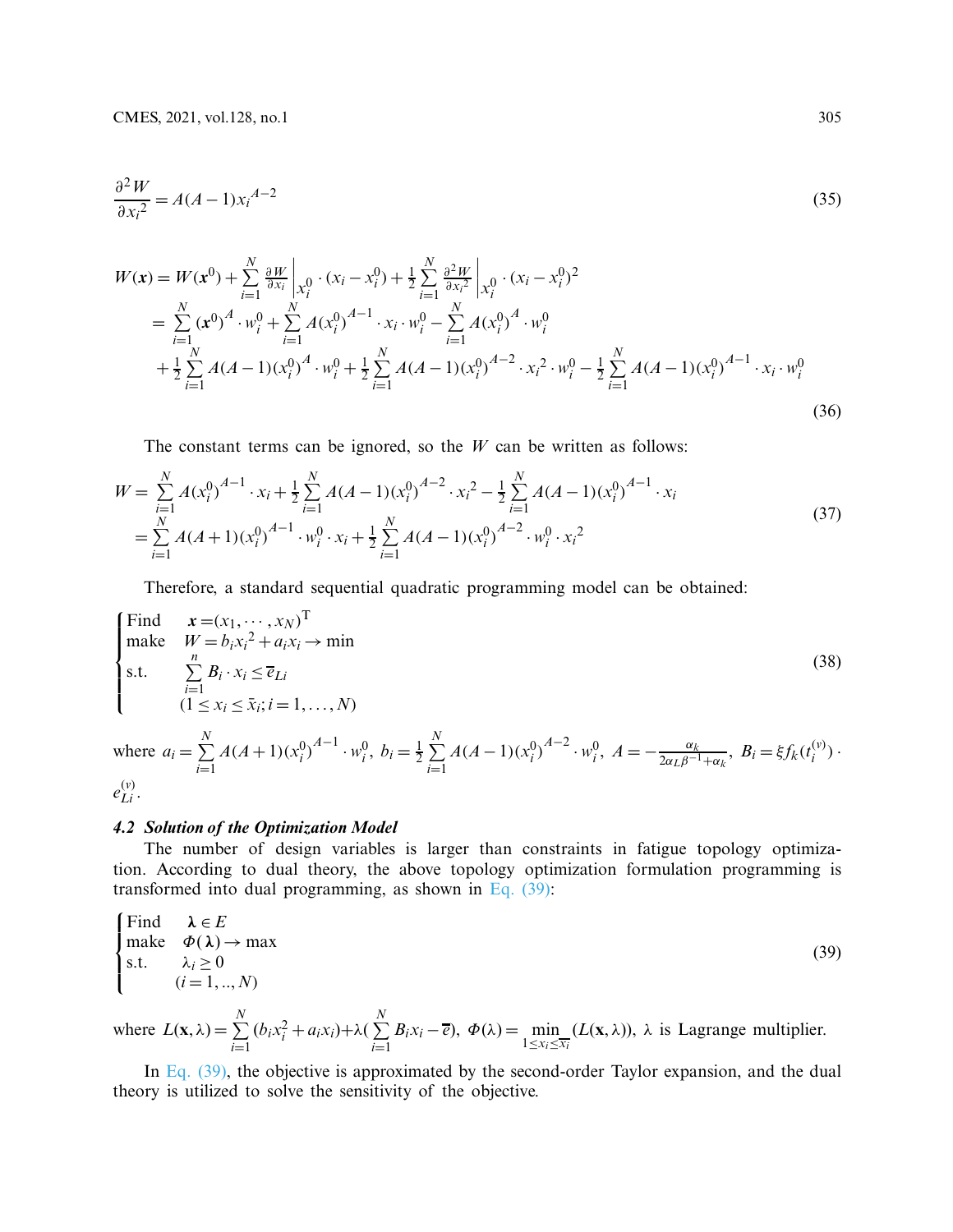Then  $\Phi(\lambda)$  is written as:

$$
-\Phi(\lambda) = \frac{1}{2}\lambda^{\mathrm{T}}\mathbf{D}\lambda + \mathbf{H}^{\mathrm{T}}\lambda
$$
\n(40)

where  $H^T = -[\nabla \Phi(\lambda_0)^T - \lambda_0^T \nabla^2 \Phi(\lambda_0)], D = -\nabla^2 \Phi(\lambda_0)$ .  $\lambda$ , which is explicitly expressed in *H*, is eliminated:

$$
\frac{\partial^2 \Phi(\lambda)}{\partial \lambda \partial \lambda_k} \lambda_k = -\sum_{i=1}^N B_i \frac{B_{ik}}{2b_i} \lambda_k = -\sum_{i=1}^N \frac{B_i}{2b_i} B_{ik} \lambda_k = \sum_{i \in I_a} \frac{B_i}{2b_i} (2b_i x_i^* + a_i)
$$
(41)

$$
\frac{\partial \Phi(\lambda)}{\partial \lambda} - \frac{\partial^2 \Phi(\lambda)}{\partial \lambda \partial \lambda_k} \lambda_k = \sum_{i=1}^N B_i x_i^* - \overline{e} - \sum_{i \in I_a} \frac{B_i}{2b_i} (2b_i x_i^* + a_i)
$$
(42)

<span id="page-9-0"></span>So, we can get Eq.  $(43)$ :

$$
H = -\sum_{i=1}^{N} B_i x_i^* + \overline{e} + \sum_{i \in I_a} \frac{B_i}{2b_i} (2b_i x_i^* + a_i), \quad D_k = \sum_{i \in I_a} B_i \frac{B_{ik}}{2b_i}
$$
(43)

The quadratic programming model is obtained after  $\Phi(\lambda)$  quadratic approximation and the constant term can be ignored.

<span id="page-9-1"></span>Find 
$$
\lambda \in E
$$
  
make  $-\Phi(\lambda) = \frac{1}{2}\lambda^{\text{T}}D\lambda + H^{\text{T}}\lambda \to \min$   
s.t.  $\lambda_i \ge 0$   
 $(i = 1,..., N)$  (44)

After the quadratic programming has been solved, then the [Eq. \(44\)](#page-9-1) is updated, and the next iteration is carried out until:

$$
\frac{||\mathbf{x}^{(\nu+1)} - \mathbf{x}^{(\nu)}||}{||\mathbf{x}^{(\nu)}||} \le \varepsilon \tag{45}
$$

Then the iteration can be terminated. The  $x^*$  is the optimized solution of [Eq. \(39\).](#page-8-0) Then  $t^*$ can be calculated from Eq.  $(29)$ . We can get the optimized structure until:

<span id="page-9-2"></span>
$$
\Delta W = \left| \frac{(W^{(\nu+1)} - W^{(\nu)})}{W^{(\nu+1)}} \right| \le \varepsilon \tag{46}
$$

 $W^{(v)}$ ,  $W^{(v+1)}$  are the previous iteration structure mass and the current iteration structure mass, respectively.  $\varepsilon$  is convergence precision,  $\varepsilon = 0.001$ .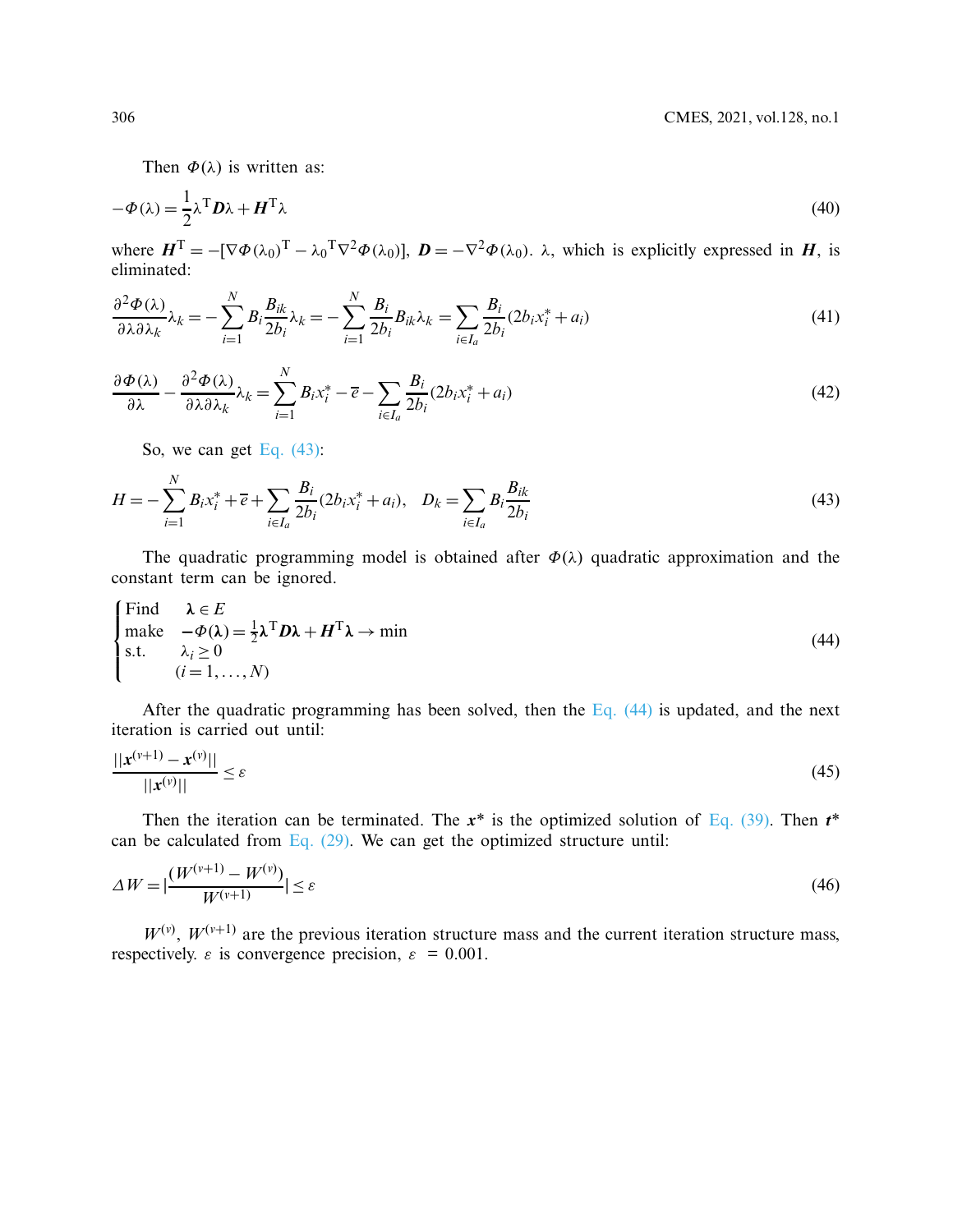#### **5 Program Flow of Optimization Algorithm**

The fatigue optimization method is applied to MSC.Patran software platform with MSC.Natran and MSC.Fatigue solver. PCL language is used to realize the continuum fatigue topology optimization. The details of the fatigue topology optimization procedure are given, and the algorithm flowchart is shown in [Fig. 2.](#page-10-0)

Step 1: Establish the continuum fatigue topology optimization model based on MSC.Patran.

Step 2: Set an optimized objective, fatigue constraints. Initialize the element topological values.

Step 3: Carry out the fatigue analysis with MSC.Patran.

Step 4: Form the topology optimization with dynamic strain energy constraints.

Step 5: Solve the topology optimization with the dual sequence quadratic programming (DSQP) method. Get the continuous topology optimization structure.

Step 6: Judge convergence of the optimized structural mass. If the results satisfy [Eq. \(46\).](#page-9-2) Then the topology optimization continues. Otherwise, obtain the new topology values and update the FEM model, back to Step 3.



<span id="page-10-0"></span>**Figure 2:** Program flow of fatigue topology optimization algorithm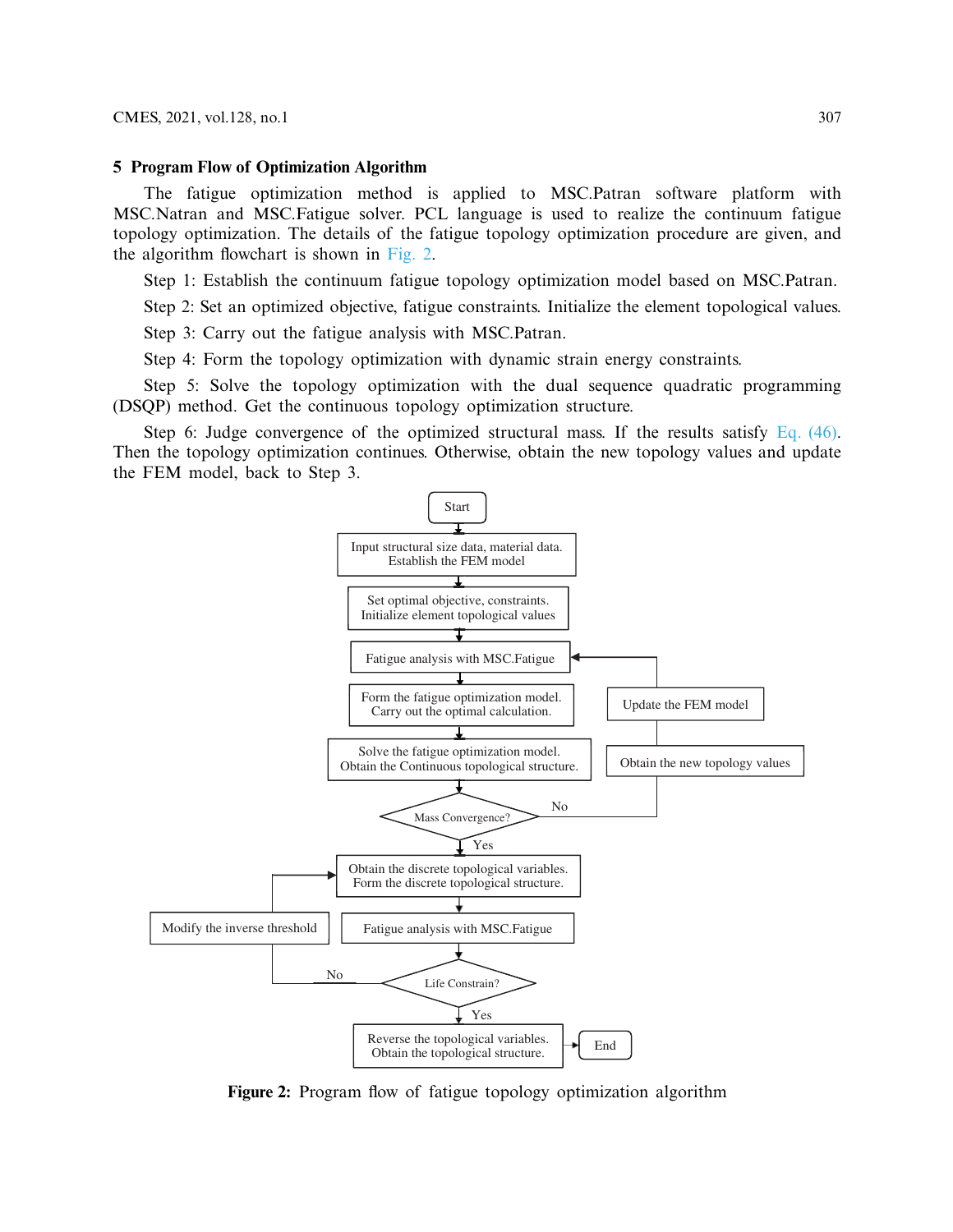Step 7: Obtain the discrete topological variables with the inverse threshold. Form the discrete topological structure.

Step 8: Carry out the fatigue analysis with MSC.Patran.

Step 9: Judge fatigue life of the optimized results. If it satisfies the fatigue life constraints, obtain the optimized structure, and end the calculation. Otherwise, modify the inverse threshold and go to Step 7.

#### **6 Numerical Examples**

Three examples are presented to test the fatigue optimization method. The form of cyclic load in numerical examples is the sine function, which is shown in [Fig. 3.](#page-11-0) Young's modulus  $E =$ 210 GPa, Poisson's ratio  $\mu = 0.25$ .

<span id="page-11-0"></span>

**Figure 3:** Form of concentrated dynamic load

# *6.1 Example 1*

The design domain is a cantilever with the size of 10 mm  $\times$  4 mm  $\times$  0.4 mm, which is shown in [Fig. 4A.](#page-11-1) A cyclic load is applied to the middle of the right side. The force is applied to three nodes to avoid the stress concentration. The peak value of cyclic load is  $F = 420$  N,  $\rho = 1$  kg/cm<sup>3</sup>. The original structure mass is 16 g. Fatigue life constraint is 500 cycles.



<span id="page-11-1"></span>**Figure 4:** (A) Basic structure. (B) Iteration history curve of optimized structure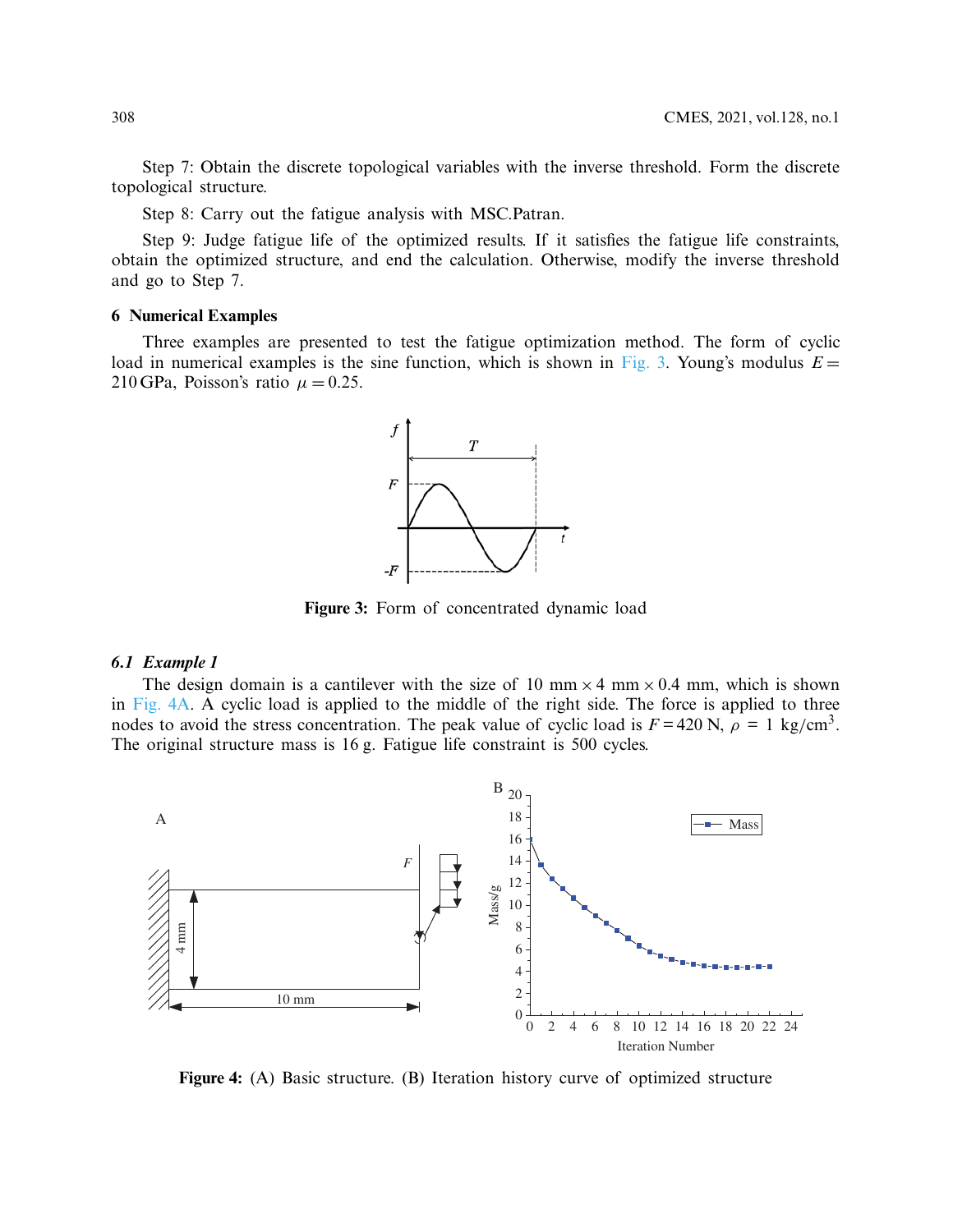The iterative history of the mass is shown in [Fig. 4B.](#page-11-1) The structure mass decreases gradually until the convergence precision is satisfied. The structure mass decreases from  $16 g$  to  $4.47 g$ .

[Tab. 1](#page-12-0) gives the configurations and stress nephograms of topology optimization structure Comparing the basic structure and optimized structure. Although there is a certain increase in the maximum structural Von mises stress, we think the optimized structure is reasonable due to the fatigue life of optimized structure is 582 that satisfies the constraint.

<span id="page-12-0"></span>

**Table 1:** The result of topology optimization

Comparing the mass iteration history in [Fig. 4B](#page-11-1) and [Tab. 1,](#page-12-0) the mass of continuous optimized structure is less than the discrete optimized structure. This is because there are many intermediate topology variables, and the discretization of the intermediate variables is not very good. With the fatigue topology optimization, we obtain the conservative optimized structure.

<span id="page-12-1"></span>In [Tab. 2,](#page-12-1) the optimized structures obtained by different fatigue topology optimization methods for the same basic structure are compared. The optimized structures have similar configuration, which demonstrates the validity of ICM method. The efficiency of the ICM method is reflected in the number of iterations, that is 22 in ICM method, and more than 300 in SIMP method [\[27\]](#page-17-2).



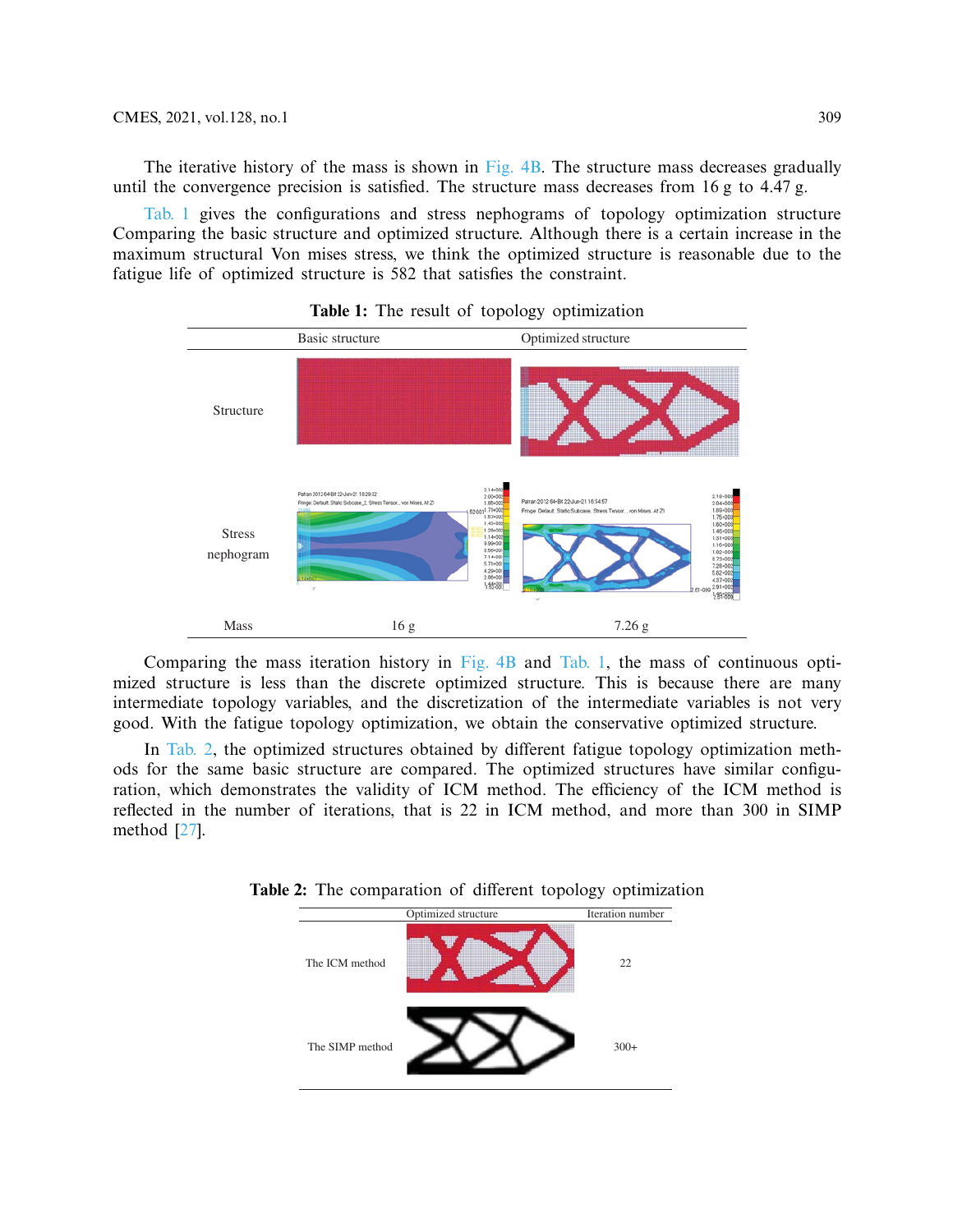# *6.2 Example 2*

In Example 2, the basic structure is a simply supported beam with the size of 80 mm  $\times$ 20 mm  $\times$  2 mm. The peak value of cyclic load is  $F = 3600$  N.  $\rho = 1$  kg/cm<sup>3</sup>. The total mass of the basic structure is 3200 g. The convergence precision  $\varepsilon = 0.01$  in this example. The fatigue life of two units with the displacement constraints is infinite to reduce the effects of stress concentration.

From [Fig. 5B,](#page-13-0) the mass iterative process gradually converges until the convergence precision is satisfied. To reveal the influence of different fatigue life constraints on the topological structure, 850, 900 and 950 are selected as the fatigue life constraints. [Tab. 3](#page-13-1) gives the fatigue life constraint, the structural configuration, mass and the optimized structure fatigue life in three cases.



**Figure 5:** (A) Basic structure. (B) Iterative curves of mass

<span id="page-13-0"></span>

|     | Optimized structure |      | <b>Mass</b> |
|-----|---------------------|------|-------------|
| 950 |                     | 2042 | 1889 g      |
| 900 |                     | 1322 | 1718 g      |
| 850 |                     | 893  | 1486 g      |

<span id="page-13-1"></span>**Table 3:** Topology optimization results with different fatigue

From [Tab. 3,](#page-13-1) the topology configurations are similar in all conditions, and the optimized structure fatigue life satisfies the constraint in all cases. When the fatigue life constraint is 950, the optimized structure fatigue life is 2042, the optimized structure mass is 1889 g, and the mass loss is 40.97%. When the fatigue life constraint is 900, the optimized structure fatigue life is 1322, the optimized structure mass is 1718 g, the mass loss is 46.31%. When the fatigue life constraint is 850, the optimized structure fatigue life is 893, the optimized structure mass is 1486 g and the mass loss is 53.56%. With the decrease of the fatigue life constraints, the fatigue life and the mass of optimized structure reduce gradually. From the detailed data, the fatigue life constraint decreases from 950 to 850. The reduce proportion of fatigue life constraint is 10.53%. At the same time,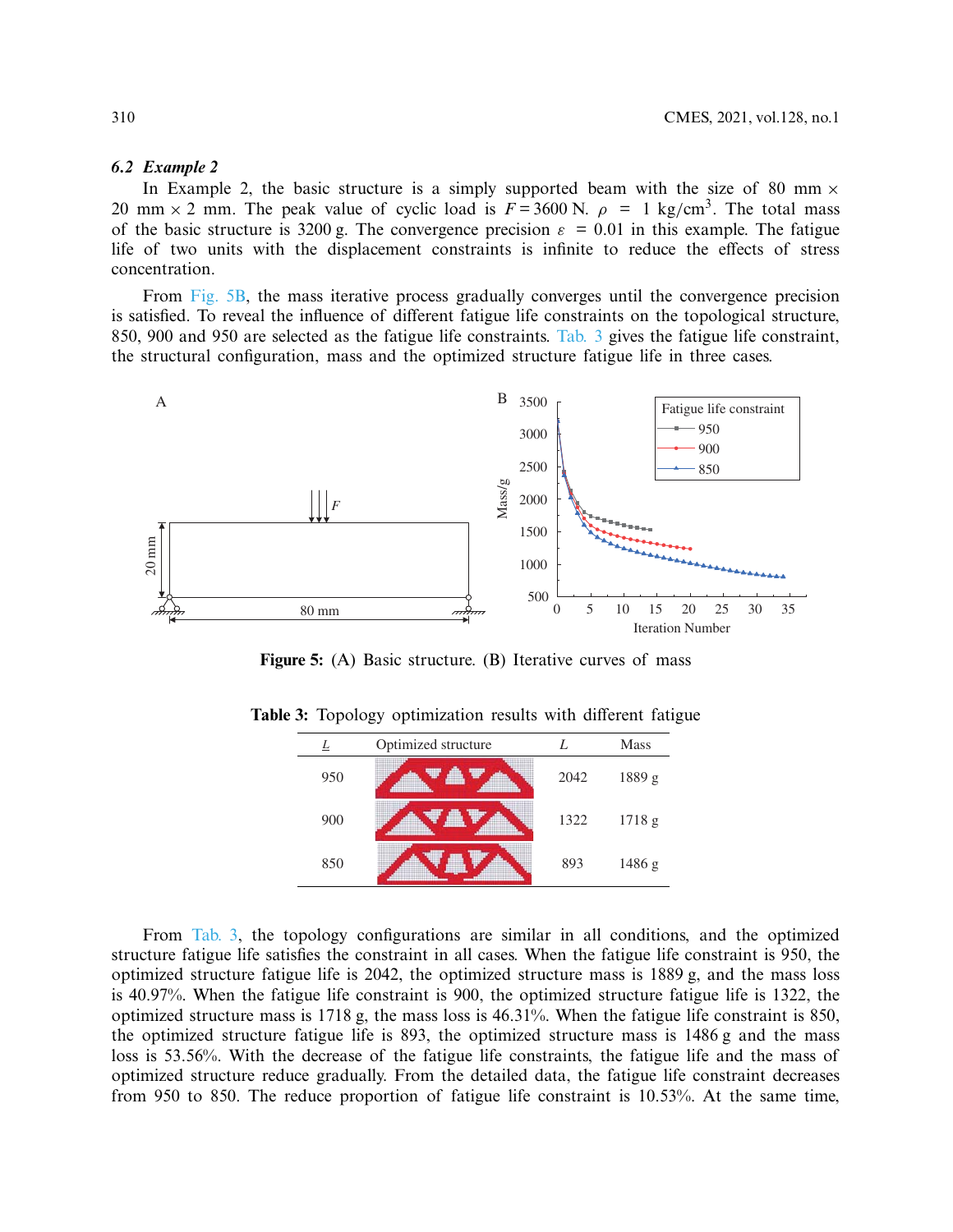the structural mass decreases from 2042 g to 893 g. The reduce proportion of structural mass is 56.27%.

# *6.3 Example 3*

The design domain is a beam structure of 80 mm  $\times$  20 mm  $\times$  2 mm as shown in [Fig. 6A.](#page-14-0)  $\rho = 1$  kg/cm<sup>3</sup>. The original structure mass is 3200 g. A cyclic load is applied on the middle part of the upper side, the left and right sides are fixed. The force is applied to three nodes to avoid the stress concentration. The fatigue life constraint is 150.



<span id="page-14-1"></span>**Figure 6:** (A) Basic structure. (B) Mass iteration curves of different topology optimizations

| Steps        | Distortion energy theory | Zero-order stress approximation | Stress topology optimization |
|--------------|--------------------------|---------------------------------|------------------------------|
| $\mathbf{1}$ |                          |                                 |                              |
| 8            |                          |                                 |                              |
| 12           |                          |                                 |                              |
| 98           |                          |                                 |                              |
| Mass         | 1389.4g                  | 728.5 g                         | 683.5 g                      |
| Fatigue life | 730                      | 450                             |                              |
| Elapsed time | 32 m 12 s                | 4m6s                            | 48 m 12 s                    |

<span id="page-14-0"></span>**Table 4:** Iteration history of different topology optimization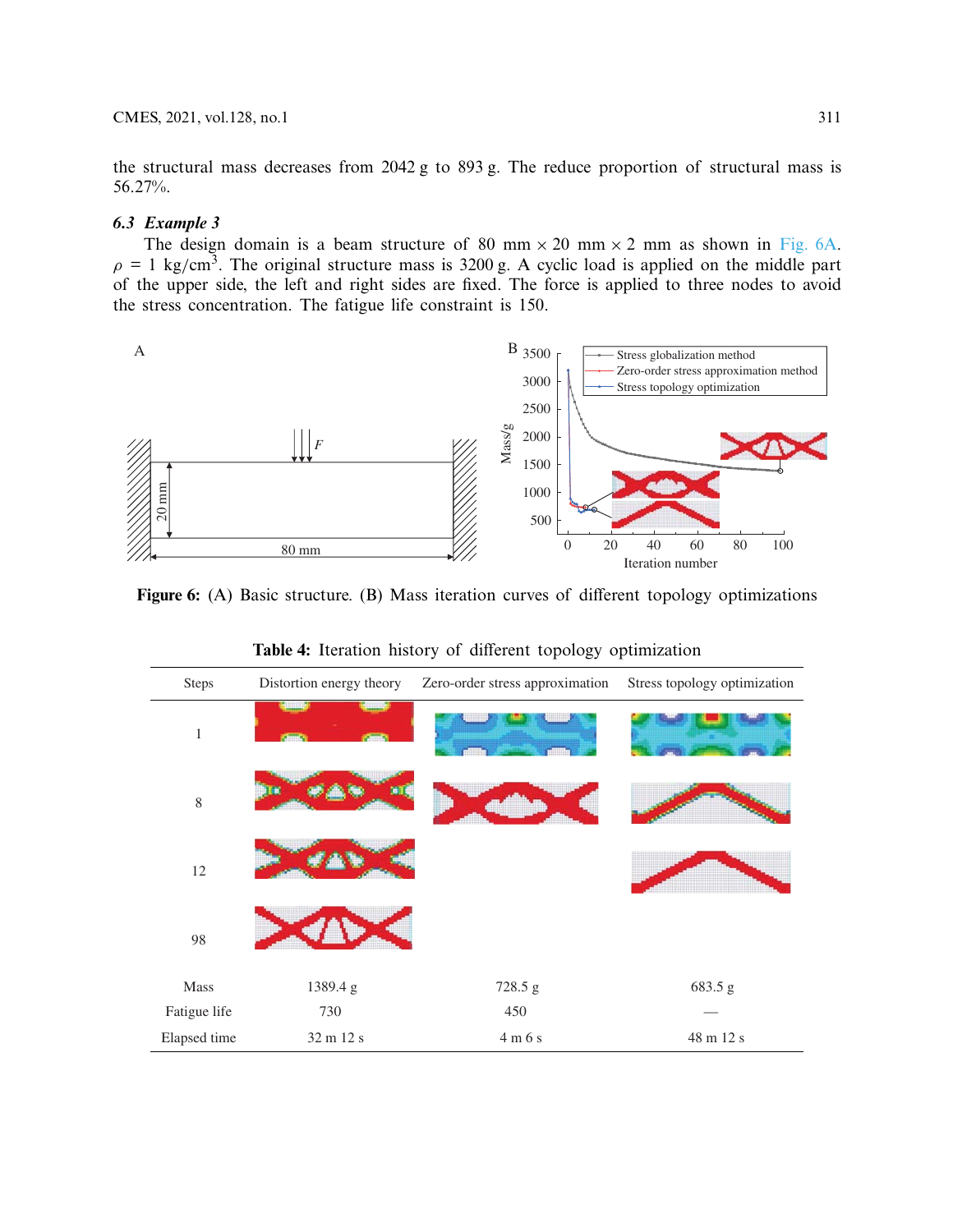To compare the differences between fatigue topology optimization and traditional stress optimization [\[17\]](#page-16-12). The zero-order stress approximation [\[17](#page-16-12)] and distortion energy theory are introduced in fatigue topology optimization under the cyclic load with the peak value  $F = 5850$  N, and the traditional stress optimization is carried out under the fixed static load  $F = 5850$  N. [Tab. 4](#page-14-1) shows the comparison between fatigue topology optimization and stress topology optimization. [Fig. 6B](#page-14-0) shows the mass iteration history curves of the two optimizations. The convergence precision and fatigue life constraints are satisfied in all three topology optimizations.

From [Tab. 4,](#page-14-1) in the iteration Step 8, the optimized structure configuration with the distortion energy theory is the most complicated, followed by the optimized structure with the zero-order stress approximation, and the simple configuration is the optimized structure with the stress optimization. The same result can be obtained from the final optimized structures. We can observe that the simple configuration under stress optimization can be found in all conditions, which is the part of optimized structure in fatigue topology optimizations. Based on the configuration of stress topology optimization, the fatigue topology optimization configurations retain more materials and add some new force transmission paths. In other words, the optimized structures with fatigue life constraints are more conservative.

## **7 Conclusion**

In this paper, the fatigue topology optimization is presented based on ICM method and fatigue analysis method. The lightweight topology optimization model is established, which uses fatigue life as constraint. The fatigue life constraints are transformed into distortion energy constraints with the S-N curve and the distortion energy theory. The effectiveness and validity of fatigue optimization method are verified by the comparation between the ICM method and the SIMP method. The numerical examples demonstrate the lightweight topology optimization design with the fatigue constraint can be achieved by the presented method.

In addition, the Miner rule and the S-N curve is carried out in this paper. In the future, we can discuss effect on the structural topological configuration according to other different fatigue failure criteria.

**Funding Statement:** This work was supported by the National Natural Science Foundation of China (11872080), and Beijing Natural Science Foundation (3192005).

**Conflicts of Interest:** The authors declare that they have no conflicts of interest to report regarding the present study.

## **References**

- <span id="page-15-0"></span>1. Wei, P., Wang, W. W., Yang, Y., Wang, M. Y. (2020). Level set band method: A combination of density-based and level set methods for the topology optimization of continuums. *Frontiers of Mechanical Engineering, 15(3),* 390–405. DOI [10.1007/s11465-020-0588-0.](http://dx.doi.org/10.1007/s11465-020-0588-0)
- 2. Zhou, K. M. (2015). Topology optimization of prager structures based on truss-like material model. *Structural and Multidisciplinary Optimization, 51,* 1077–1081. DOI [10.1007/s00158-014-1197-5.](http://dx.doi.org/10.1007/s00158-014-1197-5)
- <span id="page-15-1"></span>3. Zhou, L., Zhang, W. (2019). Topology optimization method with elimination of enclosed voids. *Structural and Multidisciplinary Optimization, 60,* 117–136. DOI [10.1007/s00158-019-02204-y.](http://dx.doi.org/10.1007/s00158-019-02204-y)
- <span id="page-15-2"></span>4. Lv, Y., Liu, S. (2018). Topology optimization and heat dissipation performance analysis of a micro-channel heat sink. *Meccanica, 53,* 3693–3708. DOI [10.1007/s11012-018-0918-z.](http://dx.doi.org/10.1007/s11012-018-0918-z)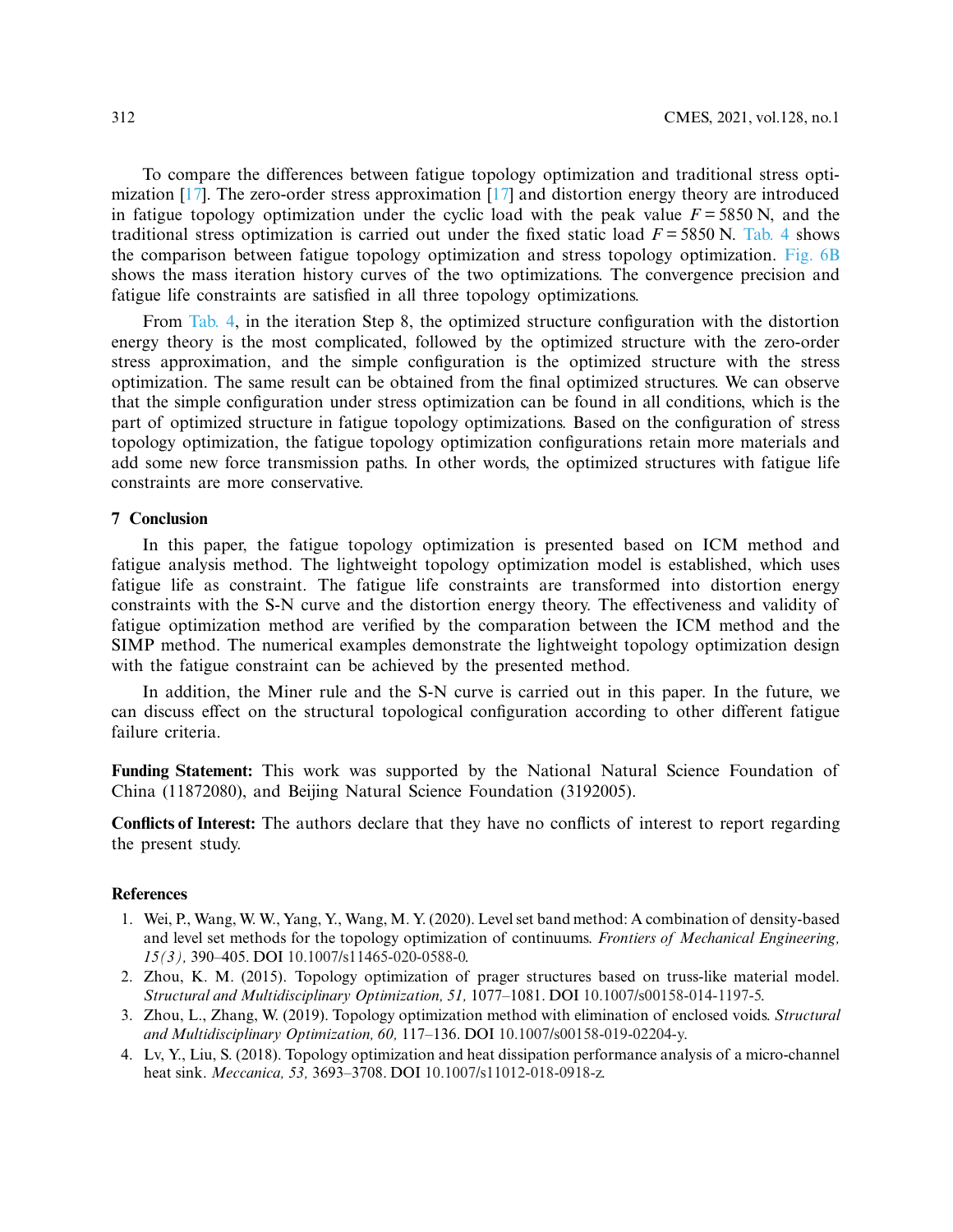- <span id="page-16-0"></span>5. Zhu, J. H., Zhang, W. H., Xia, L. (2016). Topology optimization in aircraft and aerospace structures design. *Archives of Computational Methods in Engineering, 23,* 595–622. DOI [10.1007/s11831-015-9151-2.](http://dx.doi.org/10.1007/s11831-015-9151-2)
- <span id="page-16-1"></span>6. Bendsøe, M. P., Sigmund, O. (1999). Material interpolate-on schemes in topology optimization. *Archive of Applied Mechanics, 69(9–10),* 635–654. DOI [10.1007/s004190050248.](http://dx.doi.org/10.1007/s004190050248)
- <span id="page-16-2"></span>7. Bendsøe, M. P., Kikuchi, N. (1988). Generating optimal topologies in structural design using a homogenization method. *Computer Methods in Applied Mechanics and Engineering, 71(2),* 197–224. DOI [10.1016/0045-7825\(88\)90086-2.](http://dx.doi.org/10.1016/0045-7825(88)90086-2)
- <span id="page-16-3"></span>8. Xie, Y. M., Steven, G. P. (1993). A simple evolutionary procedure for structural optimization. *Computers & Structures, 49(5),* 885–896. DOI [10.1016/0045-7949\(93\)90035-C.](http://dx.doi.org/10.1016/0045-7949(93)90035-C)
- <span id="page-16-4"></span>9. Osher, S., Sethian, J. (1988). Fronts propagating with curvature-dependent speed: Algorithms based on hamilton-jacobi formulations. *Journal of Computational Physics, 79(1),* 12–49. DOI [10.1016/0021-9991\(88\)90002-2.](http://dx.doi.org/10.1016/0021-9991(88)90002-2)
- <span id="page-16-5"></span>10. Yaghmaei, M., Ali, G. (2019). A level set topology optimization method using a biharmonic equation based on plate theory. *Structural and Multidisciplinary Optimization, 60,* 2431–2459. DOI [10.1007/s00158-019-02332-5.](http://dx.doi.org/10.1007/s00158-019-02332-5)
- <span id="page-16-6"></span>11. Cheng, K. T., Olhoff, N. (1981). An investigation concerning optimal design of solid elastic plates. *International Journal of Solid and Structure, 17(3),* 305–323. DOI [10.1016/0020-7683\(81\)90065-2.](http://dx.doi.org/10.1016/0020-7683(81)90065-2)
- <span id="page-16-7"></span>12. Guo, X., Zhang, W. Z., Zhong, W. L. (2014). Doing topology optimization explicitly and geometrically—A new moving morphable components based framework. *Journal of Applied Mechanics, 81(8),* 081009. DOI [10.1142/9781783266852\\_0016.](http://dx.doi.org/10.1142/9781783266852_0016)
- <span id="page-16-8"></span>13. Guo, X., Zhang, W. S., Zhang, J. (2016). Explicit structural topology optimization based on moving morphable components (MMC) with curved skeletons. *Computer Methods in Applied Mechanics and Engineering, 310,* 711–748. DOI [10.1016/j.cma.2016.07.018.](http://dx.doi.org/10.1016/j.cma.2016.07.018)
- <span id="page-16-9"></span>14. Zhang, W. S., Li, D. D. (2019). Explicit topology optimization using IGA-based moving morphable void (MMV) approach. *Computer Methods in Applied Mechanics and Engineering, 360,* 112685. DOI [10.1016/j.cma.2019.112685.](http://dx.doi.org/10.1016/j.cma.2019.112685)
- <span id="page-16-10"></span>15. Akihiro, T., Nishiwaki, S., Kitamura, M. (2010). Shape and topology optimization based on the phase field method and sensitivity analysis. *Journal of Computational Physics, 229,* 2697–2718. DOI [10.1016/j.jcp.2009.12.017.](http://dx.doi.org/10.1016/j.jcp.2009.12.017)
- <span id="page-16-11"></span>16. Jeong, S. H., Yoon, G. H., Akihiro, T. (2014). Development of a novel phase-field method for local stress-based shape and topology optimization. *Computers and Structures, 132,* 84–98. DOI [10.1016/j.compstruc.2013.11.004.](http://dx.doi.org/10.1016/j.compstruc.2013.11.004)
- <span id="page-16-12"></span>17. Sui, Y. K., Peng, X. R. (2017). *Modeling, solving and application for topology optimization of continuum structures: ICM method based on step function*. Beijing, Tsinghua University Press.
- <span id="page-16-13"></span>18. Mrzyglod, M., Zielinski, A. P. (2007). Multiaxial high-cycle fatigue constraints in structural optimization. *International Journal of Fatigue, 29(9–11),* 1920–1926. DOI [10.1016/j.ijfatigue.2007.01.032.](http://dx.doi.org/10.1016/j.ijfatigue.2007.01.032)
- <span id="page-16-14"></span>19. Desmorat, B., Desmorat, R. (2007). Topology optimization in damage governed low cycle fatigue. *Comptes Rendus Mecanique, 336(5),* 448–453. DOI [10.1016/j.crme.2008.01.001.](http://dx.doi.org/10.1016/j.crme.2008.01.001)
- <span id="page-16-15"></span>20. Suresh, S., Lindström, B. (2020). Topology optimization using a continuous-time high-cycle fatigue model. *Structural and Multidisciplinary Optimization, 61(3),* 1011–1025. DOI [10.1007/s00158-019-02400-w.](http://dx.doi.org/10.1007/s00158-019-02400-w)
- <span id="page-16-16"></span>21. Suresh, S., Lindström, B. (2021). Topology optimization for transversely isotropic materials with high-cycle fatigue as a constraint. *Structural and Multidisciplinary Optimization, 63,* 161–172. DOI [10.1007/s00158-020-02677-2.](http://dx.doi.org/10.1007/s00158-020-02677-2)
- <span id="page-16-17"></span>22. Holmberg, E., Torstenfelt, B., Klarbring, A. (2014). Fatigue constrained topology optimization. *Structural and Multidisciplinary Optimization, 50(2),* 207–219. DOI [10.1007/s00158-014-1054-6.](http://dx.doi.org/10.1007/s00158-014-1054-6)
- <span id="page-16-18"></span>23. Oest, J., Lund, E. (2017). Topology optimization with finite-life fatigue constraints. *Structural and Multidisciplinary Optimization, 56(5),* 1045–1059. DOI [10.1007/s00158-017-1701-9.](http://dx.doi.org/10.1007/s00158-017-1701-9)
- <span id="page-16-19"></span>24. Lee, J. W., Yoon, G. H., Jeong, S. H. (2015). Topology optimization considering fatigue life in the frequency domain. *Computers and Mathematics with Applications, 70(8),* 1852–1877. DOI [10.1016/j.camwa.2015.08.006.](http://dx.doi.org/10.1016/j.camwa.2015.08.006)